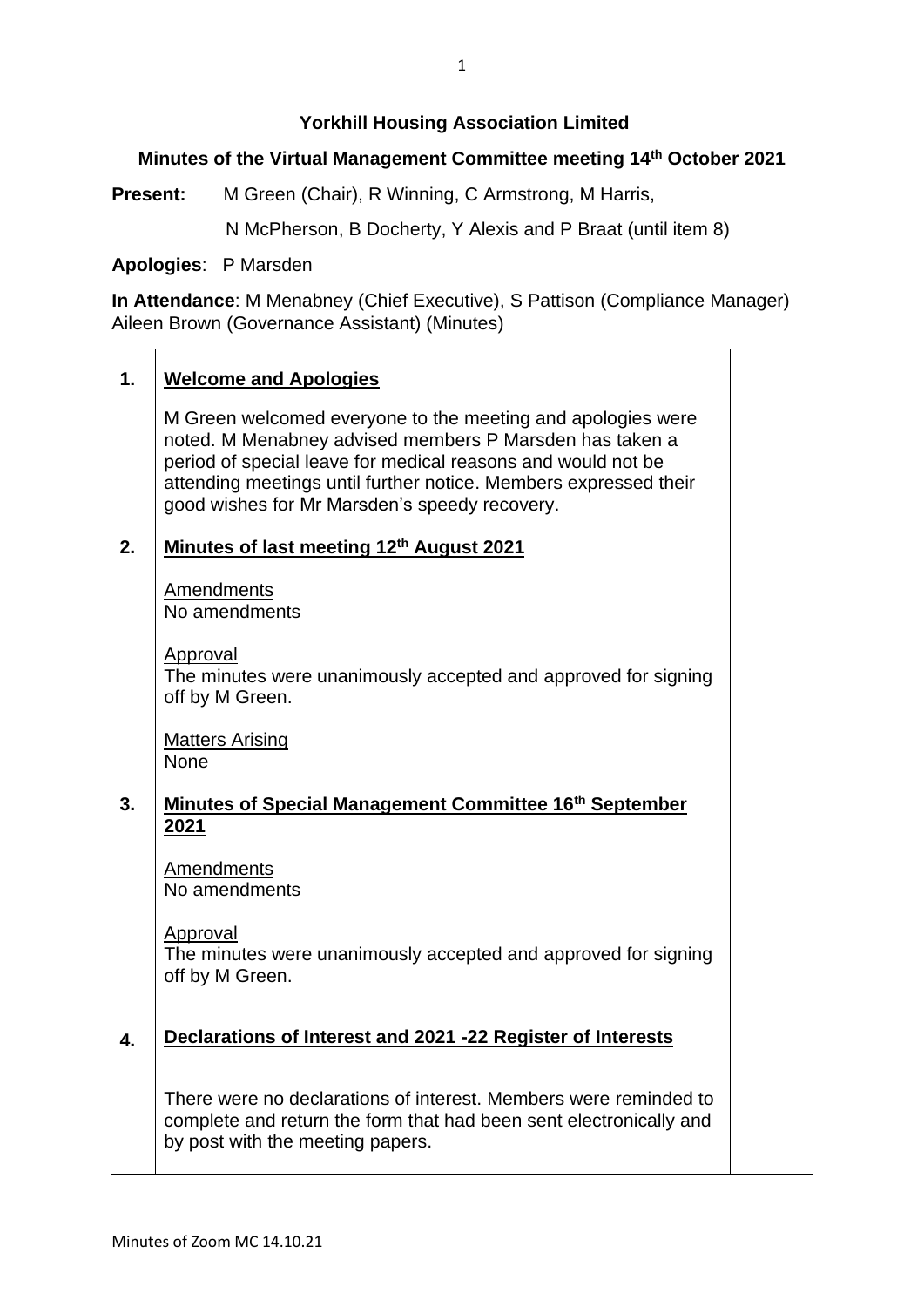### **5 Governance Structure 2021-22**

#### **5.1 Standing Orders, Roles and Remits**

- **Standing Orders**
- Roles and Remits (Office bearers, senior staff, committees)

All members had reviewed the documents. There were no comments or questions. M Menabney advised issues raised and discussed at the Office Bearers meeting on  $7<sup>th</sup>$  October will be considered and used to enhance and improve the Roles and Remits.

The Standing Orders, Roles and Remits were duly approved.

### **5.2 Committee Code of Conduct**

Individual signing required. Hard copy or electronically due to current restrictions to be sent to Aileen Brown, Governance Assistant

All members agreed to abide by the terms of the Code of Conduct

#### **5.3 Approved Signatories**

5.3.1 Existing signatories and relevant full business authorities confirmed as follows:

### Cheques/BACS

Helene Fitzgerald, Treasurer

Robert Winning, Secretary

Billy Docherty, Committee Member

Malcolm Green, Chair

Colin Armstrong, Vice-Chair

M Menabney, Chief Executive

P Hollinsworth, Director of Property Services.

## 5.3.2 SHR Portal

M Menabney, Chief Executive

P Hollinsworth, Director of Property Services

G Watson, Finance Manager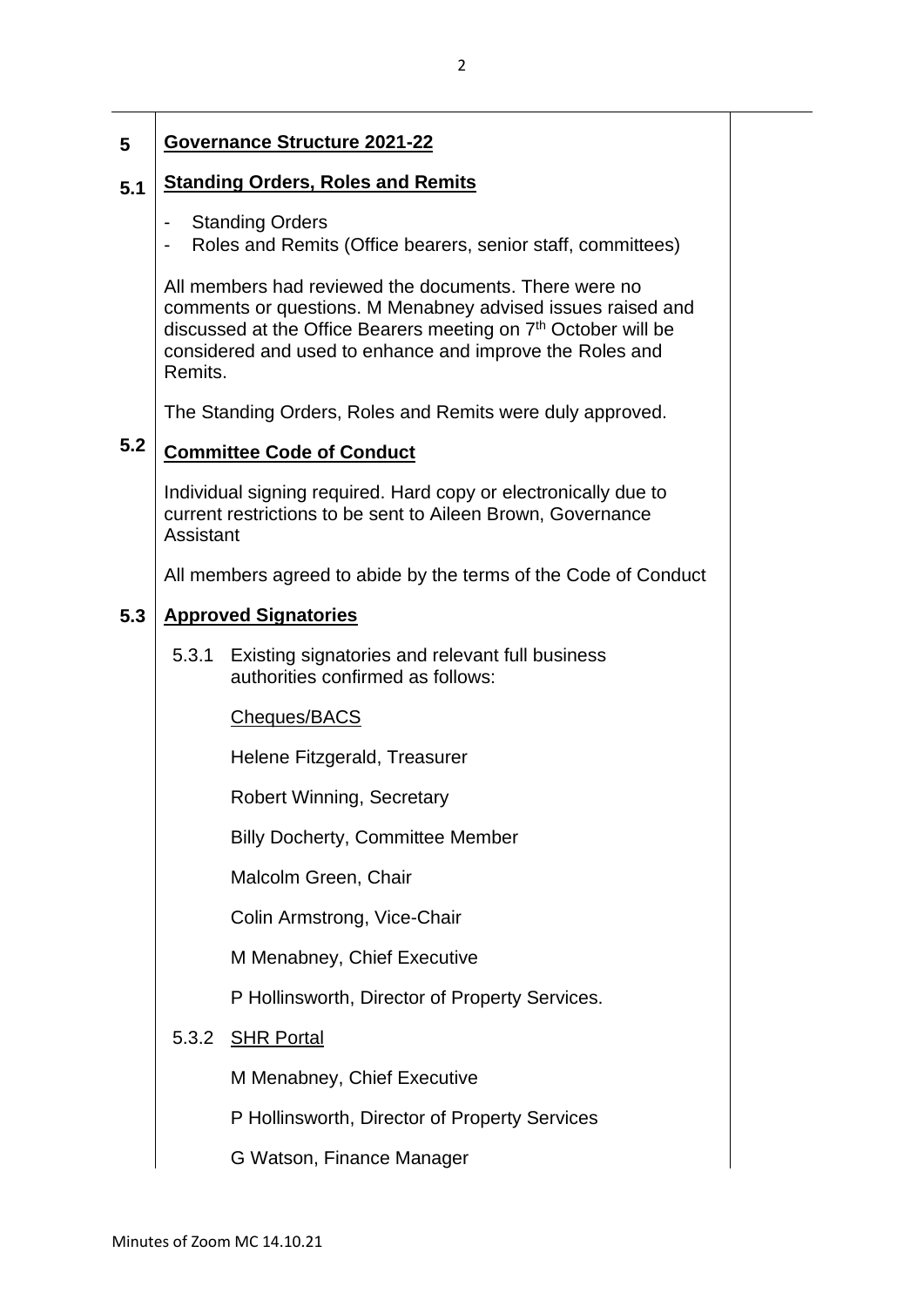# 5.3.3 FCA Portal

M Menabney, Chief Executive

G Watson, Finance Manager.

# 5.3.4 OSCR

M Menabney, Chief Executive

G Watson, Finance Manager.

# 5.3.5 Loan Documents

R Winning, Secretary

M Menabney, Chief Executive

P Hollinsworth, Director of Property Services.

5.3.6 Investment/Saving Accounts

M Menabney, Chief Executive

P Hollinsworth, Director of Property Services.

5.3.7 Routine on-line banking

Full Access: C King and A Brown

View Only: G Watson, S Pattison and G Kennedy.

# 5.3.8 GCC Funding

M Menabney, Chief Executive,

P Hollinsworth, Director of Property Services

G Watson, Finance Manager

R Calvert Property Services Manager.

### **5.4 Tender Openers**

As G Mattu has now resigned and P Marsden is on leave of absence, M Menabney explained two volunteers are required to witness tender openings to ensure compliance with the policy.

Y Alexis and M Harris volunteered.

Tender openers were confirmed as follows: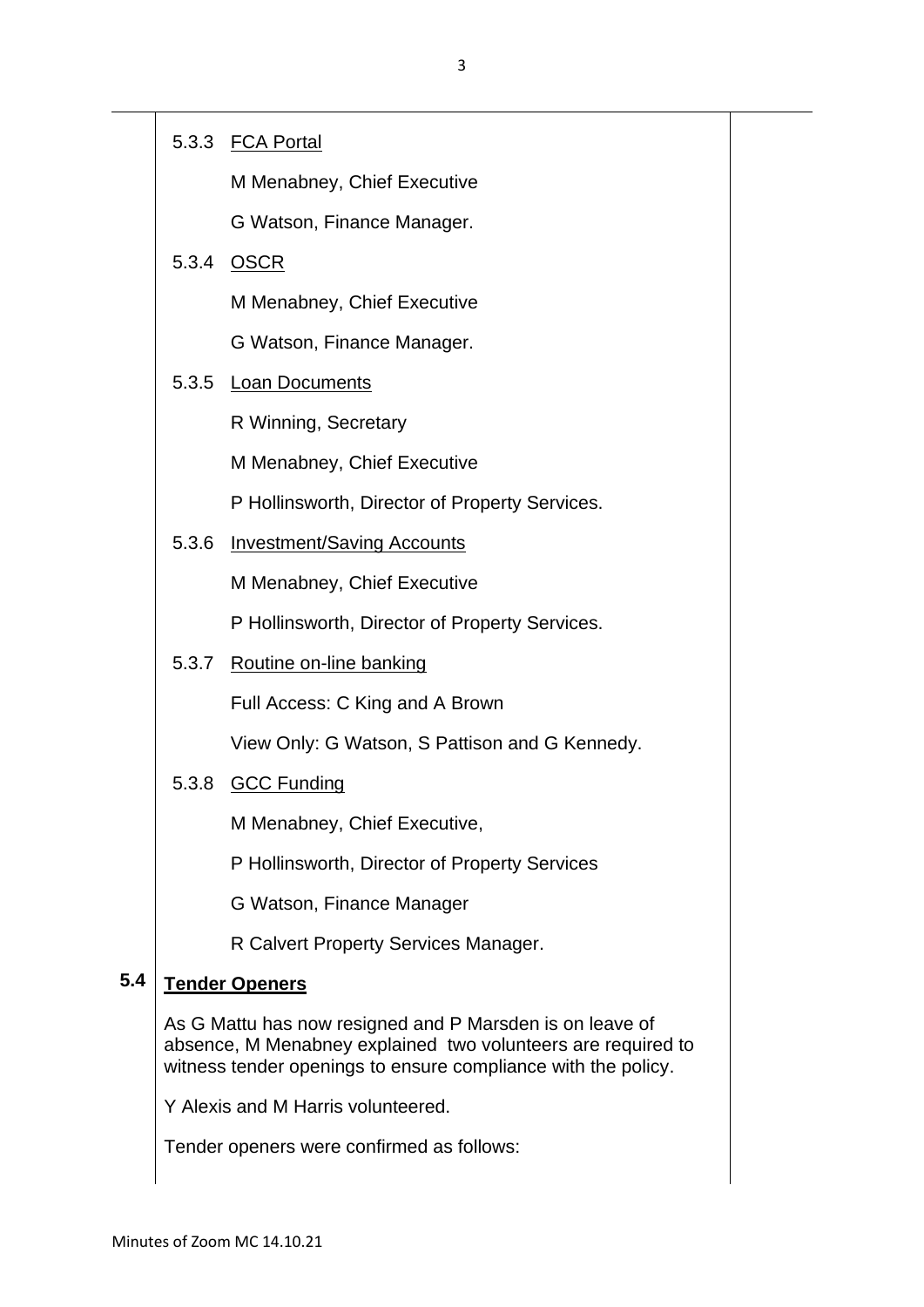M Green

B Docherty

R Winning

Y Alexis

M Harris.

### **5.5 Sub Committee Appointments**

5.5.1 Governance and Finance

No changes were proposed and Sub Committee members were confirmed and approved as follows:

C Armstrong

M Green

R Winning

H Fitzgerald

Y Alexis.

5.5.2 Property Services

A volunteer is required to replace G Mattu. M Harris agreed to join the sub committee and members were confirmed and approved as follows:

M Green

R Winning

N McPherson

B Docherty

M Harris.

### **5.6 Co-options 2021-2022**

P Braat agreed to continue as a co-opted member of committee. A member asked if any other councillors could be invited to join as co-opted members. It was noted that P Braat was a great support to the Association and other co-opted members would be an asset. It was suggested Angus Miller a local SNP councillor could be invited to join. M Menabney will contact him on Committee's behalf.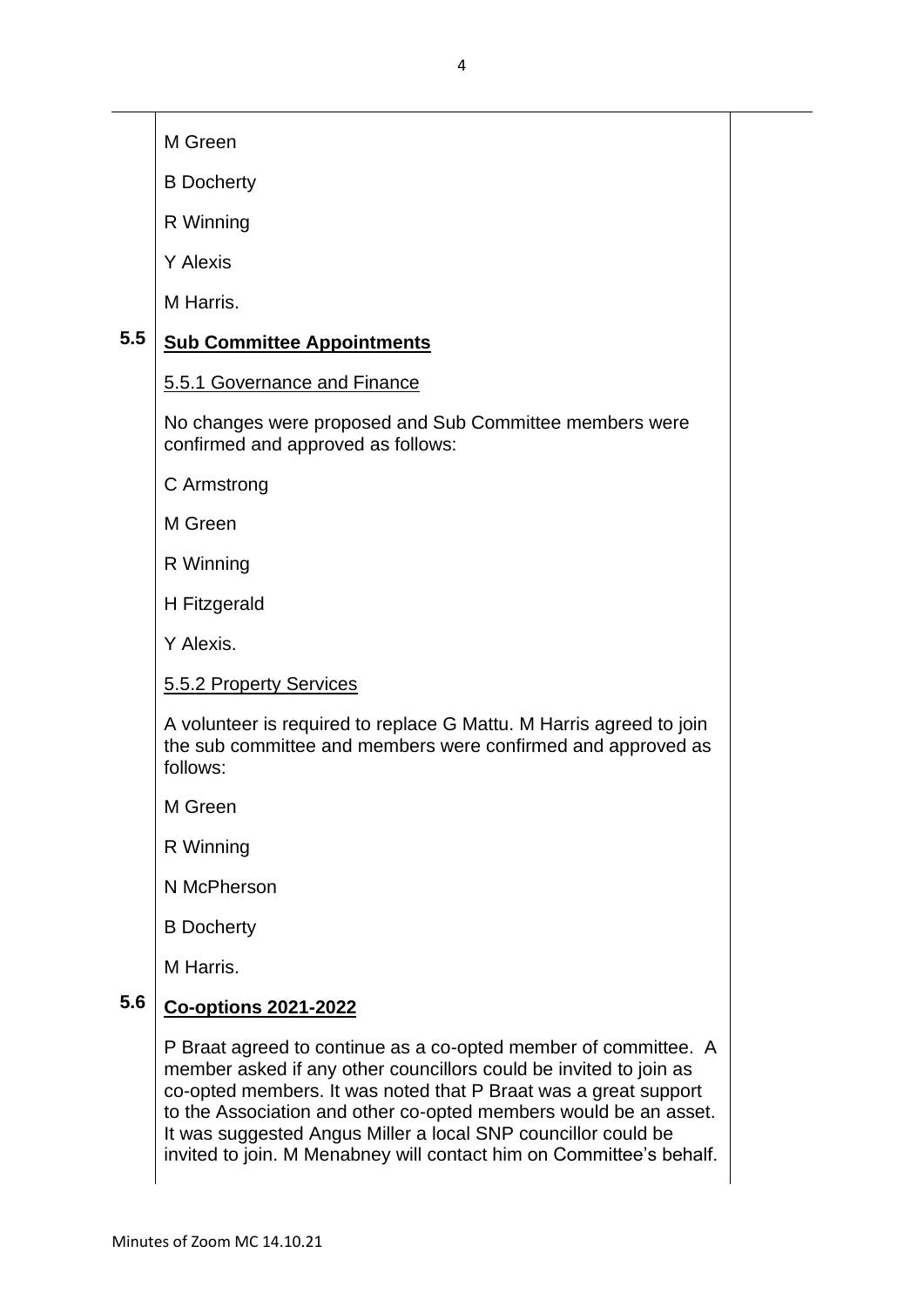M Menabney will send an email detailing the differences between a co-opted member and an elected member.

### **6 Governance/Compliance Reports**

# 6.1 Statutory Annual Returns

The Finance Manager's report was discussed by Committee. Members noted all regulatory and statutory returns for 2021 had been approved and submitted on time to SHR, FCA, OSCR and **SHAPS** 

# 6.2 SHR Quarterly Covid Return

M Menabney's report was discussed by Committee. She explained Covid returns to SHR are now submitted quarterly instead of monthly and gave a summary to allow Committee members to make comparisons.

She highlighted a concern regarding the time it took to re let properties during quarters 1 and 2. This has come about largely due to staff absence in the Housing Management Team and there has been a few issues with supplies for void repairs. She assured Committee that the Housing Management Team will focus on this and work to become more efficient.

M Menabney praised the Housing Management Team and the Maintenance Team for overall good performance figures.

Committee noted the report.

# **7 Reports from Sub Committees**

7.1 Housing Management 19th August 2021

The contents of the report were noted and there were no comments.

7.2 Property Services 26<sup>th</sup> August 2021 The contents of the report were noted and there were no comments.

# **8 Asset Management Strategy**

S Pattison presented the Asset Management Strategy and explained a member had requested some additional narrative be added as an amendment.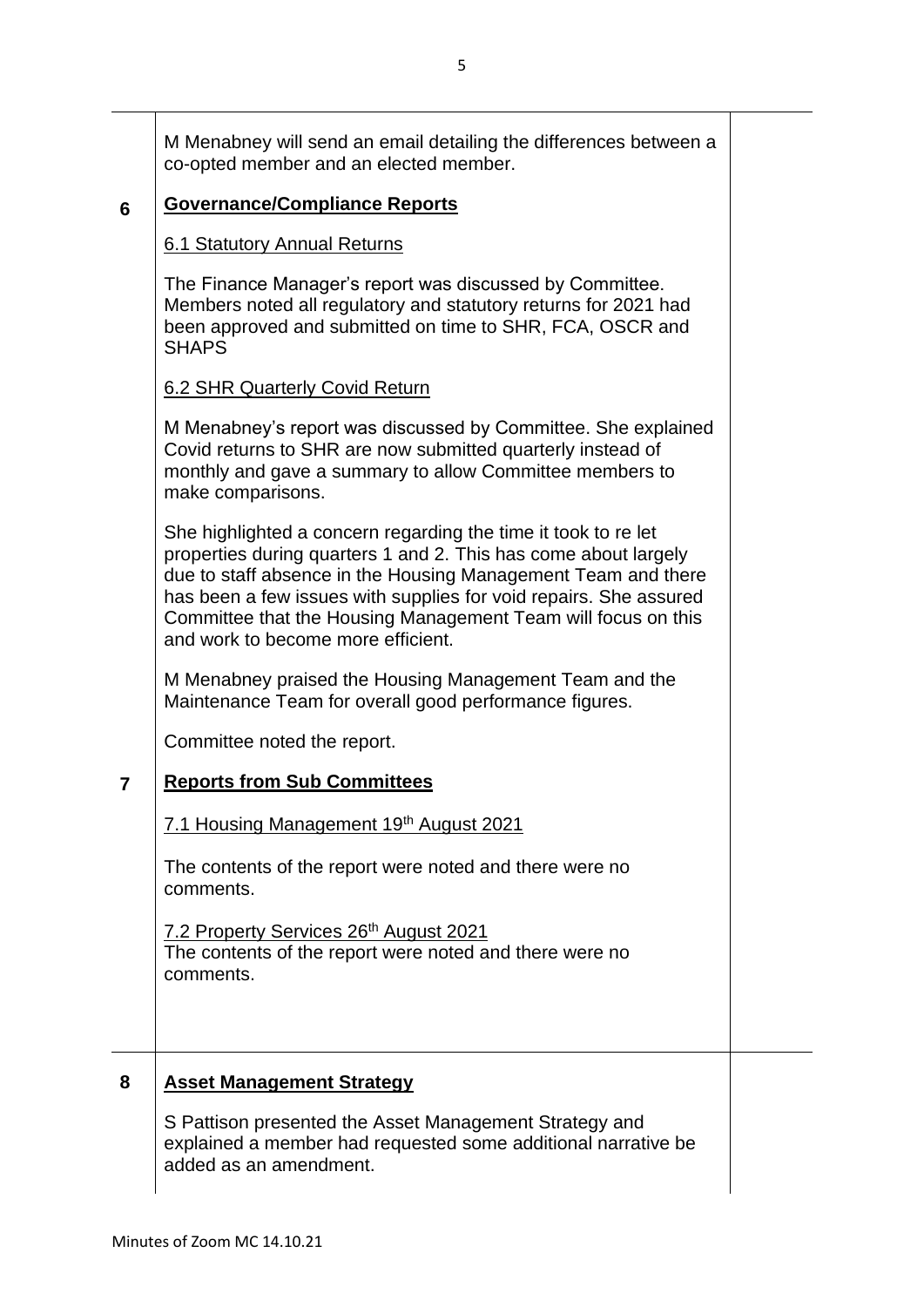Discussion took place around low numbers of members. M Menabney advised all tenants and owners are invited to join at the point of sign up but cautioned that higher numbers of members would result in the need for higher numbers to make quorum at AGM.

A member asked how many committee members were service users. M Menabney confirmed 5.

It was agreed the emphasis should be on recruiting service users as although a skills audit was important, a major part in decision making should be taken by tenants and owners. A member expressed concern that most residents do not understand the role of Committee and suggested events such as open days may encourage people to come along and gain knowledge about the role which could help drive recruitment of members.

Another member suggested having close representatives could also be a good way forward as they can be seen to make a difference to individuals. M Menabney agreed these points should be included in the Strategic Plan.

The proposed additional narrative,which was added to illustrate the wider community, as an Association asset was discussed

"In addition to its responsibilities to its tenants and service users, the Association recognises that, as the largest landlord in the area and as factor of more than one thousand flats and over one hundred back-courts, its activity impacts significantly on the wider area of Yorkhill, which in recent decades has seen a steady growth in population and diversity of resident groups. The Association will therefore seek to play an active part in supporting voluntary and community activity by all of Yorkhill's residents, in order to maintain the Yorkhill area as a place where people want to work and live."

Members were unclear about what area was covered and asked whether this would mean supporting areas like Finnieston which had nothing to do with Yorkhill. M Menabney advised it was difficult to be precise as sometimes The Association may join forces with other Housing Associations outwith the area.

M Menabney will send a list of the streets The Association manage to members in order to clarify what area Yorkhill covers.

A spelling error was noted in paragraph 2.1 part 6.1. Compliment to be changed to complement.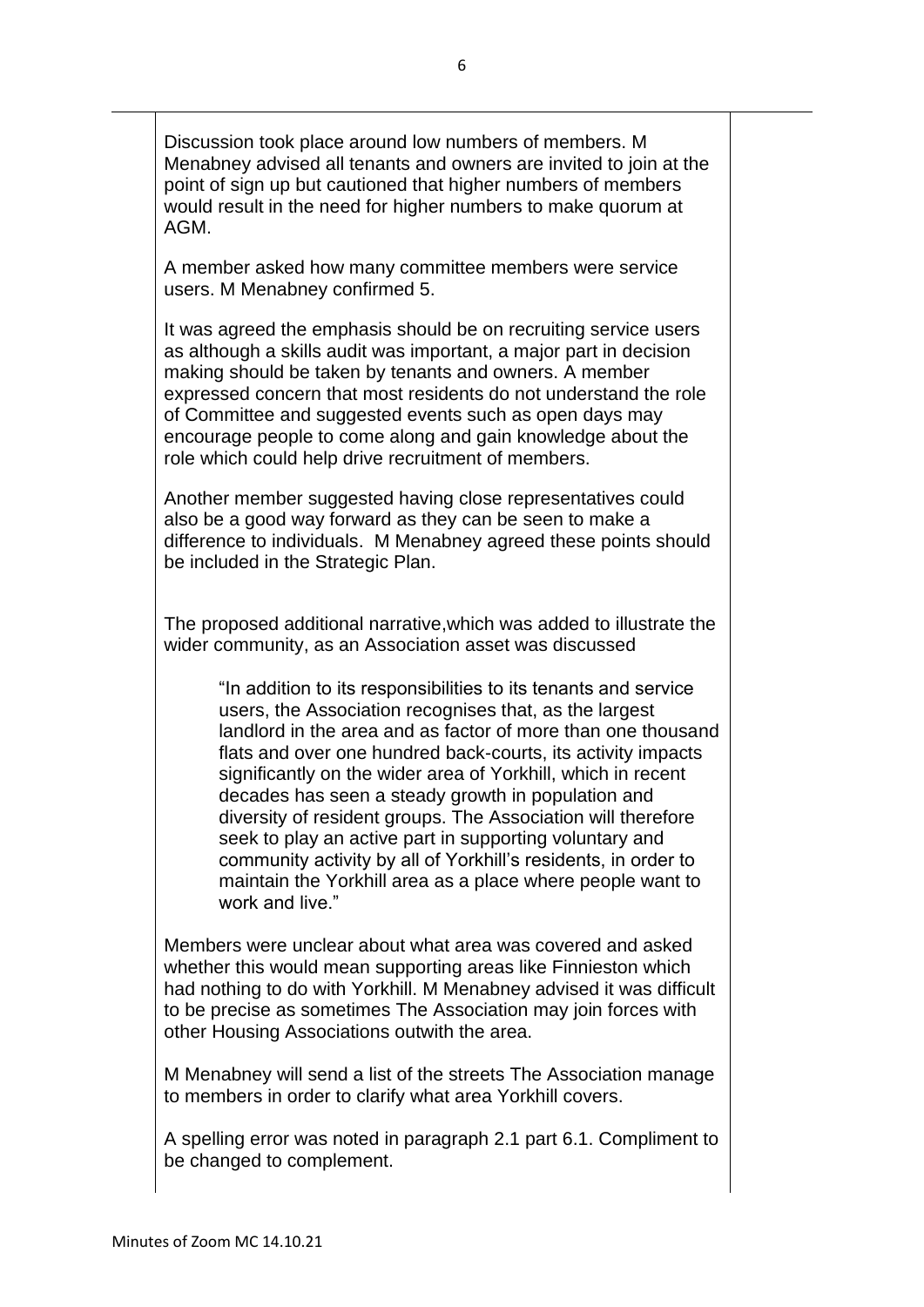Members approved the content of the strategy and had no further questions

P Braat left the meeting at 18.45

# **9 Strategic Priorities 2021-2022**

9.1 Equalities and Human Rights

S Pattison presented his report on Equalities and Human Rights. He advised the new guidance would involve a large exercise for the Association.

The guidance requires that specific equality data is collected by the Association for the purpose of improving services to tenants and other customers and to promote strategies on equality and tenant participation.

He explained there was much debate from Housing Associations as to how much value collecting this data would add to services. It would be very resource intensive and would involve staff training.

A member asked if there would be any financial support to help pay for the cost of implementing the policy. S Pattison confirmed there is not and also explained that there could be an impact on Data Protection practices as the information gathered would be considered as personally sensitive. He reassured Committee that tenants and residents would be able to refuse to answer and that every question would have the option of choosing 'prefer not to answer' and that any information given would be entirely voluntary.

The cost of the proposed training is £250 per session and M Menabney asked Committee if they would approve a staff away day so all staff could be together for the introductory training.

Committee approved the staff away day and noted and approved the contents of the report.

# 9.2 Office and Staffing Arrangements during COP26

M Menabney presented her report on staffing during COP26. She explained travel to work will be difficult around these 3 weeks and although staff are happy to try to come in she recommends the phones be diverted to mobiles for the duration of COP26 to allow staff to answer them from home.

She further recommends only essential repairs are carried out as contractors will be affected also. An SMT meeting has been arranged and following that letters will be sent to tenants and owners advising them of the office arrangements and assuring them essential services will continue during this period.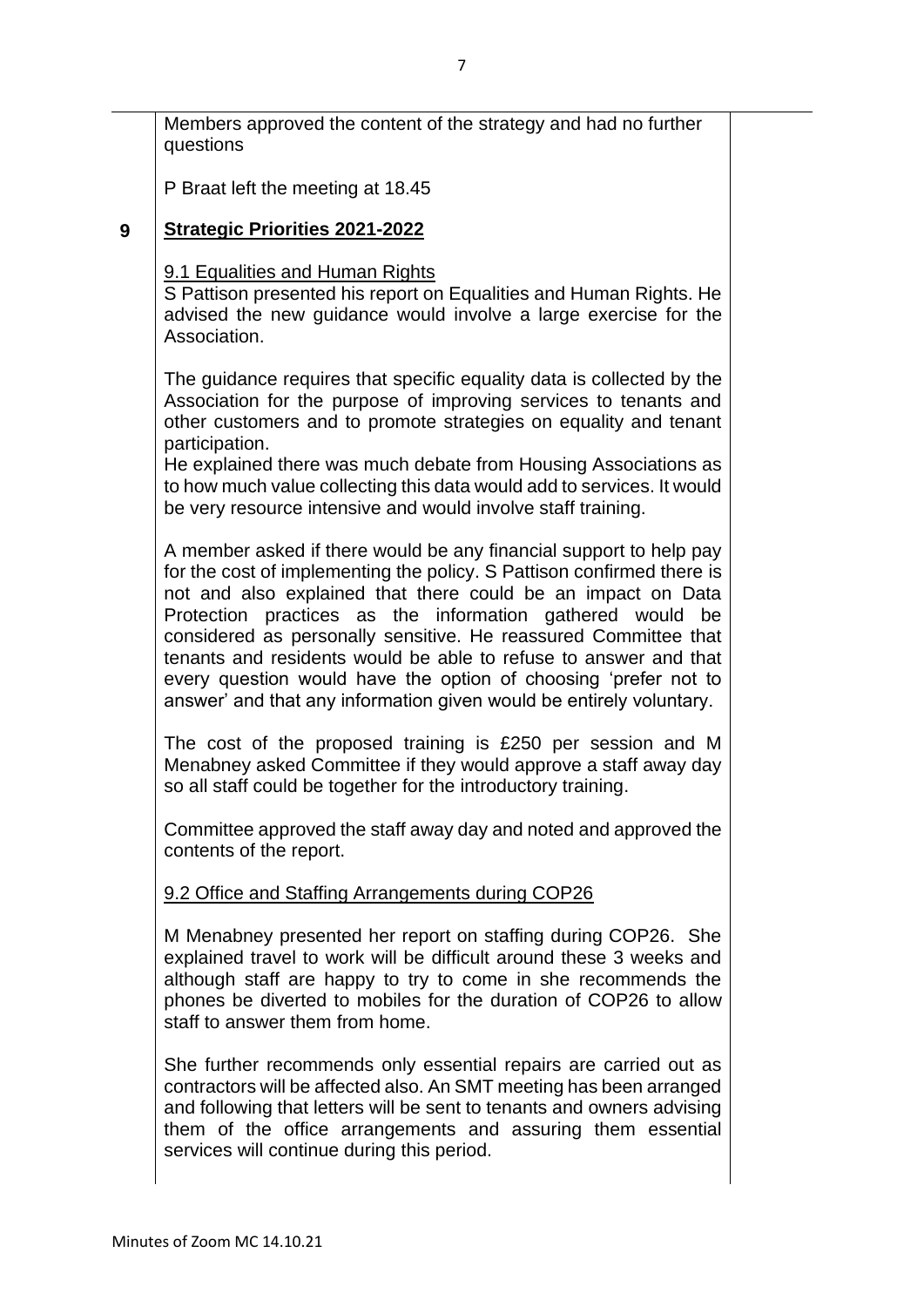|    | Committee noted and approved the contents of the report.                                                                                                                                                                                                                                                                                                                      |    |
|----|-------------------------------------------------------------------------------------------------------------------------------------------------------------------------------------------------------------------------------------------------------------------------------------------------------------------------------------------------------------------------------|----|
|    | 9.3 Staffing                                                                                                                                                                                                                                                                                                                                                                  | МM |
|    | M Menabney advised members that C King is planning to retire at<br>the end of the year.                                                                                                                                                                                                                                                                                       |    |
|    | A review of Finance and Governance staffing requirements will be<br>conducted by Menabney and G Watson.                                                                                                                                                                                                                                                                       |    |
|    | 9.4 Allocations Policy Review                                                                                                                                                                                                                                                                                                                                                 |    |
|    | The Allocations Policy is overdue for review and Office bearers have<br>agreed a consultant can be brought in to undertake the review.<br>The Housing Services Manager is working on a briefing for this to be<br>presented to Management Committee.                                                                                                                          |    |
|    | 9.5 Environmental Services                                                                                                                                                                                                                                                                                                                                                    |    |
|    | M Menabney advised committee members that GWSF is currently<br>co-ordinating a Challenge the Council strategy to try and obtain an<br>appropriate standard service level agreement in relation to the<br>ongoing disruption and confusion over bulk refuse uplifts.                                                                                                           |    |
|    | There is widespread concern housing associations are being<br>expected to take over roles previously carried out by the Council for<br>example: pest control and bulk uplifts.                                                                                                                                                                                                |    |
|    | A member pointed out that council cleansing department staff have<br>been balloted to strike during COP26 which would mean refuse is<br>not collected during this period. M Menabney advised the Property<br>Services Director and Housing Services Manager have been<br>attending GWSF meetings and Committee would be kept up to date<br>with feedback from these meetings. |    |
| 10 | 2021 Assurance Statement                                                                                                                                                                                                                                                                                                                                                      |    |
|    | M Menabney reminded Committee that this was the third year of<br>providing Assurance Statements to SHR.                                                                                                                                                                                                                                                                       |    |
|    | Members noted and approved the Chief Executive's report which<br>included all Regulatory Standards and appropriate references to the<br>Evidence Bank for each one.                                                                                                                                                                                                           |    |
|    | Members also noted this year's statement included a statement to<br>confirm the Association is working on a programme to ensure<br>compliance with the new guidance issued on collecting Equalities<br>Information.                                                                                                                                                           |    |
|    | The statement was approved and Chair authorised to sign.                                                                                                                                                                                                                                                                                                                      |    |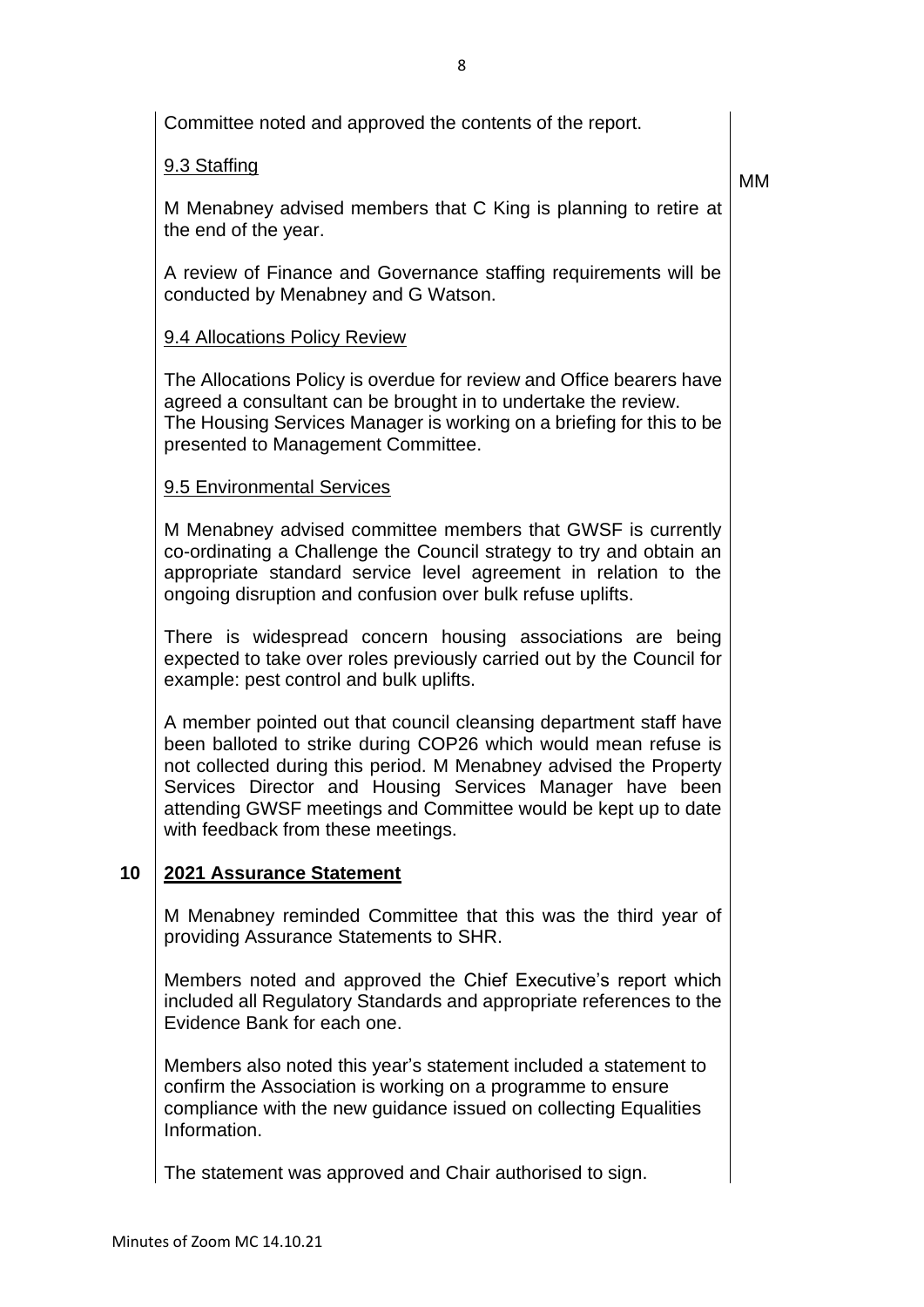### **11 Membership Applications/Cancellations**

Report prepared by A Brown, Governance Assistant.

No new applications.

Three cancellations noted:

Share 33 Anne McLean 3/3 36 Regent Moray Street (deceased) Share 94 Bethia MacLachlan G/1 40 Blantyre Street (deceased) Share 391 John Gordon 238 Cairnhill Circus (resigned)

The current number of members, reflecting these cancellations is 110.

### **12 Report from EVH and appointment of representative**

EVH are organising a wellbeing event for Managers. S Pattison will attend.

W Docherty was confirmed as the EVH representative.

### **13 Report from SFHA and appointment of representative**

No report and currently no representative in place.

### **14 Report from GWSF**

GWSF is arranging a consultation to look at the possible impact supply issues and rising prices may have on Housing Associations. Members will be kept informed of any outcomes.

Y Alexis was confirmed as the GWSF representative.

#### **15 Schedule of Meetings 2021-2022**

The schedule of meetings was noted and approved.

### **16 AOCB and Date of Next Meeting**

16.1 Data Breach

S Pattison advised a data breach had occurred during the AGM. This will be recorded and included in the GDPR report to the next Governance and Finance Sub-Committee meeting.

Committee agreed as a matter of policy, personal information relating to staff should not be disclosed in public without the explicit consent of the individual concerned.